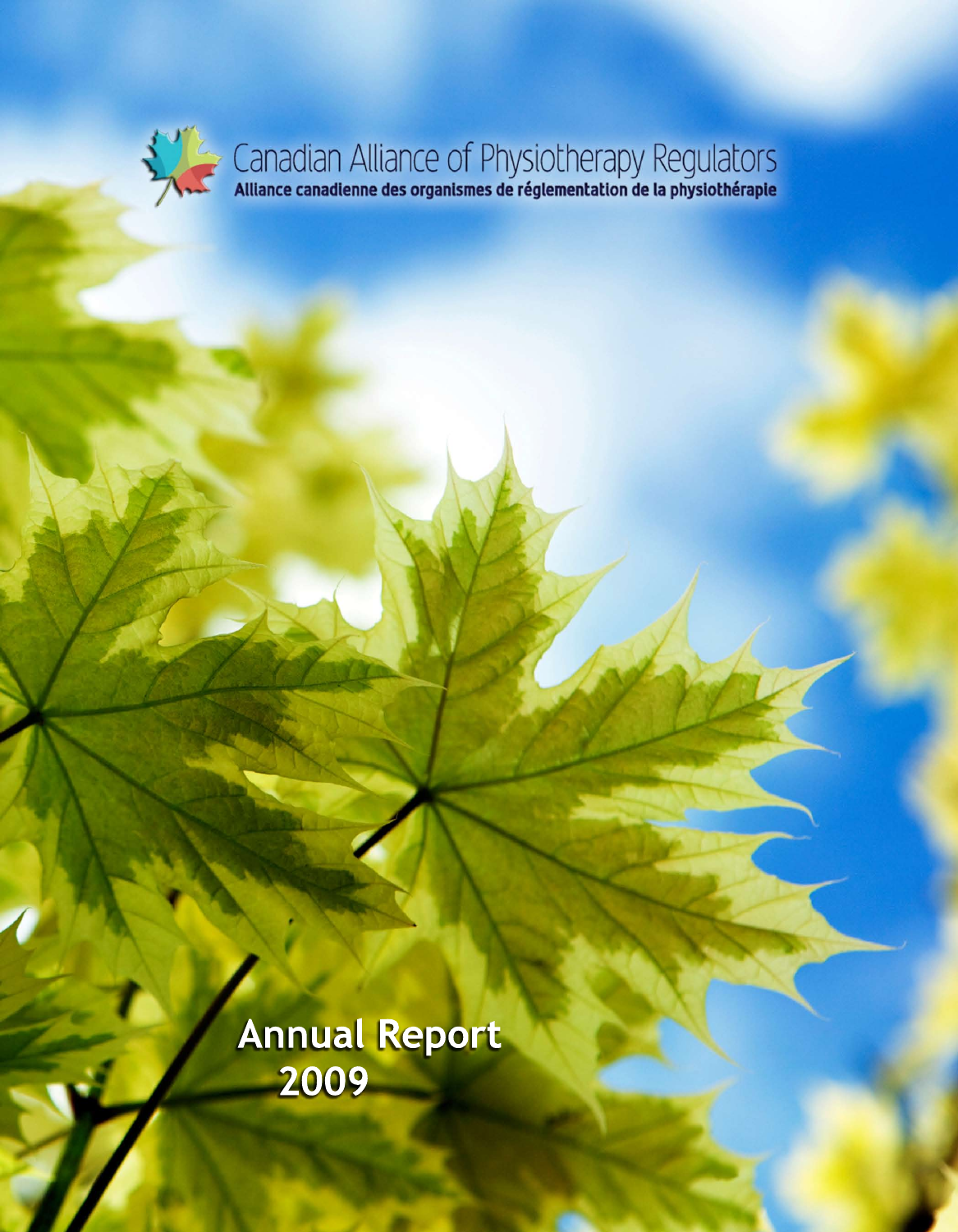# **About The Alliance**

The Canadian Alliance of Physiotherapy Regulators (The Alliance) is the national federation of provincial/territorial physiotherapy regulators committed to the development and improvement of regulatory standards of practice for physiotherapists.

**Vision -** The Alliance is a respected leader recognized nationally and internationally for excellence in evaluation services and regulatory policy development.

**Mission -** The Alliance provides leadership and support to assist its members in fulfilling their public interest mandate through its core activities:

### **Evaluation Services**

- To administer the Physiotherapy Competency Examination and the Credentialing program, and
- To undertake related research, development, implementation, evaluation and improvement.

#### **Knowledge Management**

- To collect data and serve as an information source for regulator members, and
- To analyze, interpret, summarize and communicate information relevant to regulation in a way that transforms information to knowledge and increases its value to regulator members and other stakeholders.

### **Project Management**

- To coordinate and facilitate the establishment and completion of projects of mutual interest and high priority to members, and
- To enable consistency in competency standards and practice requirements for regulator members for whom that has importance.

#### **Representation**

 To provide a cohesive voice on issues related to physiotherapy regulation nationally and internationally.

### **Values -** The Alliance believes in:

- **being just, fair, respectful, honest and open**
- **being responsive to stakeholders**
- ethical conduct and behaviour
- **fiscal responsibility**
- **PEDECTION OF THE PUBLIC INTEREST DETECTION CONTROL Protection making**
- **working in partnership with others**
- **respecting confidentiality**
- **being proactive, flexible, dynamic and innovative**
- **self-regulation for the profession**
- **•** respect for diversity of opinion
- **equity and accessibility**
- **building consensus**

## **Regulator Members**

Yukon Consumer Services

College of Physical Therapists of British Columbia

College of Physical Therapists of Alberta

Saskatchewan College of Physical Therapists

College of Physiotherapists of Manitoba

College of Physiotherapists of Ontario

Ordre professionnel de la physiothérapie du Québec

College of Physiotherapists of New Brunswick

Nova Scotia College of Physiotherapists

Prince Edward Island College of Physiotherapists

Newfoundland and Labrador College of Physiotherapists

### **Affiliate Member**

The Federation of State Boards of Physical Therapy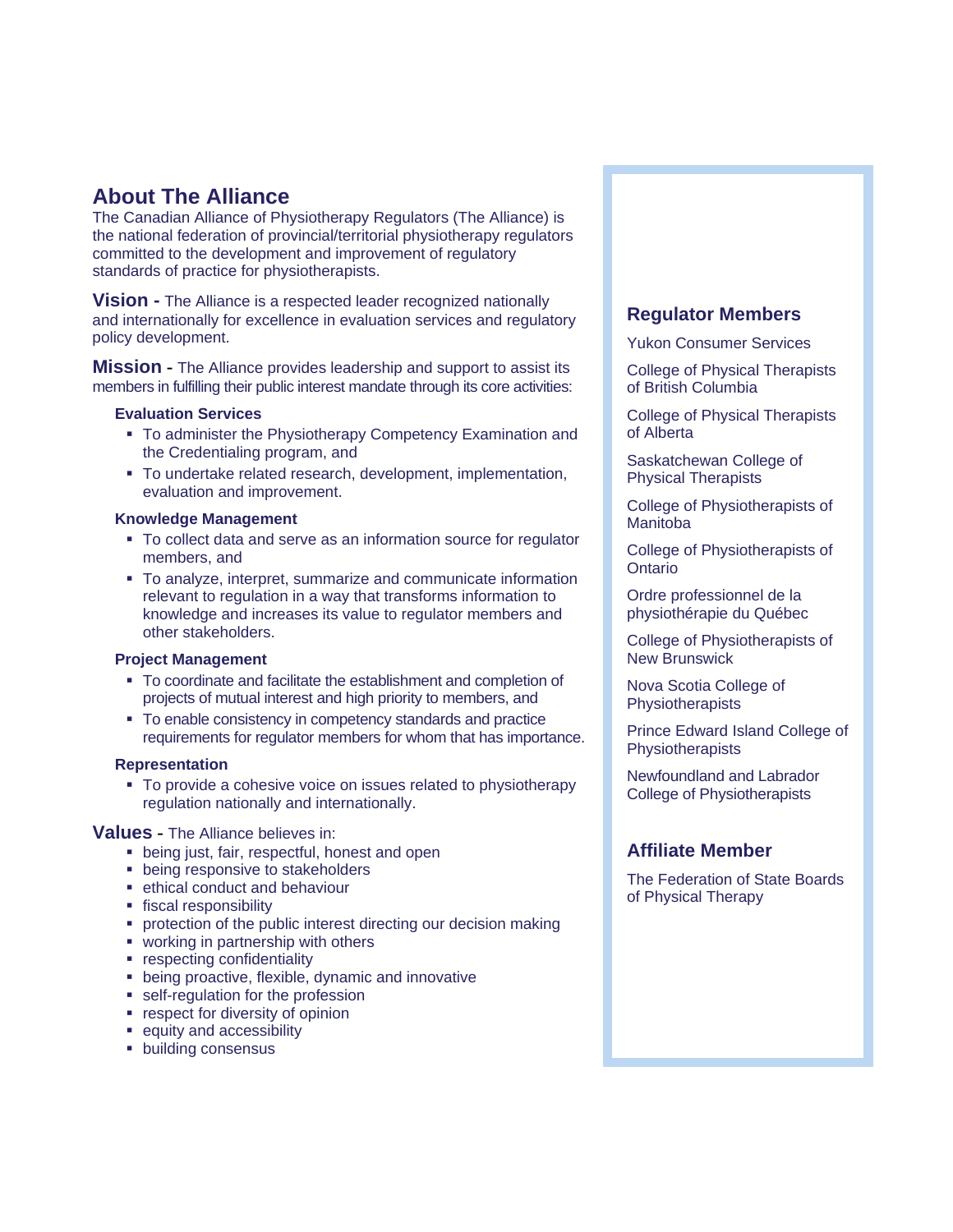### **Board of Directors 2009/2010**

Fiona Charbonneau, Yukon Ruth Koenig, Yukon Marilyn Atkins, British Columbia Annick deGooyer, British Columbia Brenda Hudson, British Columbia Harry Davis, Alberta Simon Cooke, Alberta Dianne Millette, Alberta Tim Eichholz, Saskatchewan Tamara Kapell, Saskatchewan Brenda McKechnie, Manitoba Sean Gupta, Manitoba Lori Neill, Ontario Jan Robinson, Ontario Louise Bleau, Québec Lucie Forget, Québec Rebecca Bourdage, New Brunswick Krista Sweet, New Brunswick Ann Read, Nova Scotia Joan Ross, Nova Scotia Sarah Gaudet, Prince Edward Island Joyce Ling, Prince Edward Island Deborah Noseworthy, Newfoundland and Labrador Josephine Crossan, Newfoundland and Labrador

### **The Alliance Staff**

Becky Chamula, Credentialing Officer Alison Cooper, Director of Examinations Tabasom Eftekari, Director of Credentialing and Corporate **Services** Debie Eze, Coordinator of Exam Administration Barb Gawlik, Credentialing Officer Erin Gollaher, Receptionist Tracy Hovey, Administrative Officer Shana Ionica, Client Services Coordinator Sara Reguly, Exam Clerk Joseph Vibert, Chief Executive Officer

# **Contents**

- 2. Board of Directors The Alliance Staff
- 3. Message from President and CEO
- 4. Evaluation Services Committee **Projects**
- 5. Examination Program
- 6. Credentialing Program
- 7. Governance and Nominations **Committee**
- 8. Registrars' Committee
- 9. Working with our Partners Accountability
- 10. Recognizing our Leaders **Workgroups** Awards and Recognition Program
- 11. Financial Statements

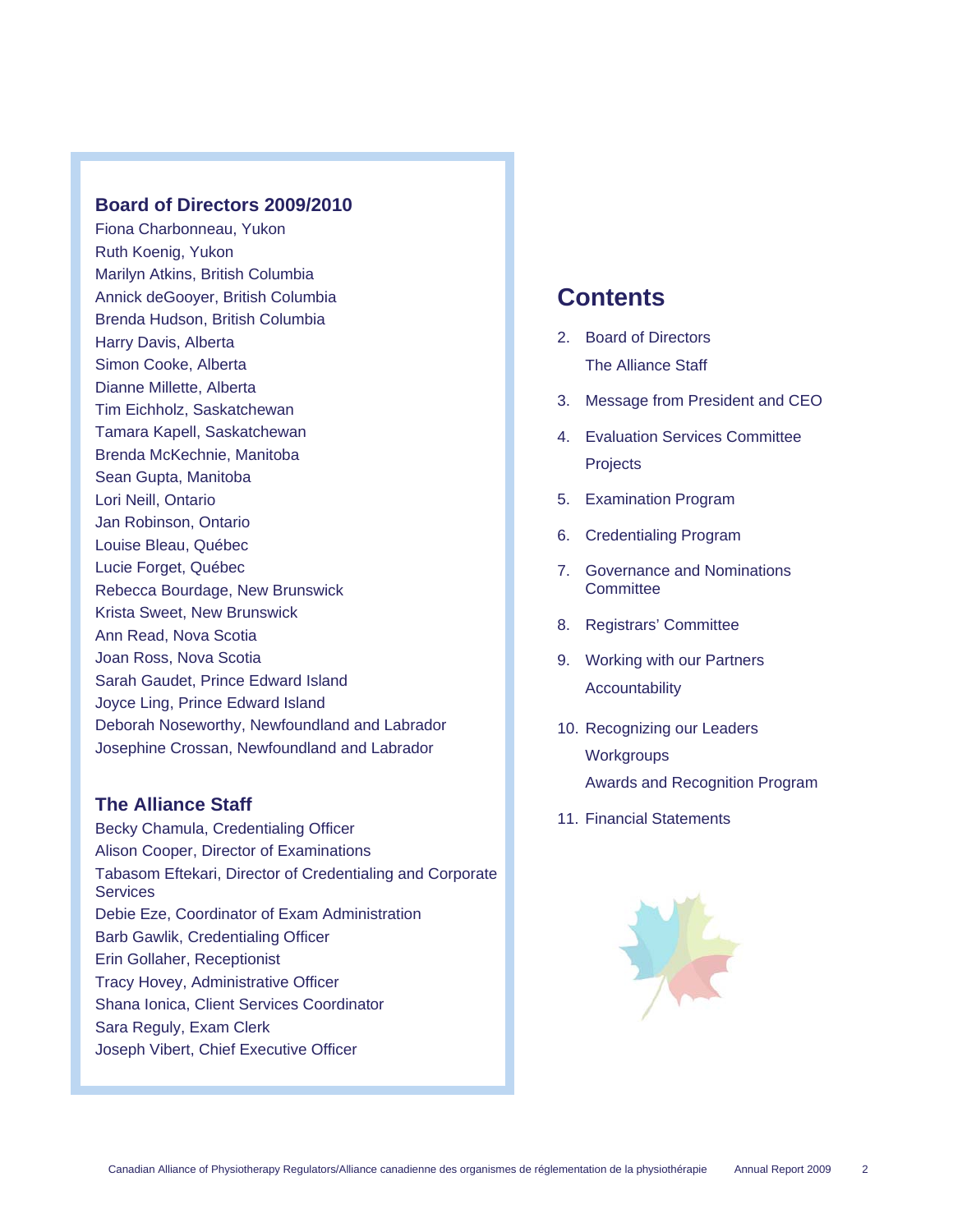# **Joint message from the President and Chief Executive Officer Brenda Hudson and Joseph Vibert**

The Alliance exists to assist its members in meeting their mandate to protect the public through the regulation of the practice of physiotherapy. As a third party provider, our main business is to assess the qualifications of individuals to ensure that they have the minimum competencies to deliver services safely and effectively. The 2009/2010 business year has brought many challenges and opportunities directly related to our core activities. Governments are exerting pressure to ease labour mobility related to movement of workers within the country and in relation to the integration of internationally educated practitioners. Fairness commissions are setting standards for registration practices that have an impact on how we do business. A national framework has been developed that suggests parameters for the assessment services that we provide.

The physiotherapy regulators from all jurisdictions in Canada have an established history of collaboration and mutual recognition. An analysis of the two systems in the country to determine competency of

physiotherapists has established that the systems - although different in methodology - are equivalent. Amendments to the Agreement on Internal Trade that came into effect last August have effectively eliminated the ability of regulators to impose differing requirements. Inconsistencies among jurisdictions put the licensing exam in a tenuous position. Interesting times are ahead.

With regards to facilitating the integration of the internationally educated into the Canadian workforce, The Alliance continues in its commitment to this cause, while being ever mindful of the regulatory imperative to protect the public interest. We are partnering in a pilot project to develop a comprehensive bridging program. Our communication documents for credentialing applicants and examination candidates have been re-worked to be more easily understood. We are leading a project to develop a profession specific language benchmark – an exciting collaborative effort with our occupational therapy colleagues.

Fairness commissions mandate that regulated professions use transparent, objective, impartial and fair registration practices. Those principles or variants thereof can be found in the Values statement of The Alliance. We have participated in, and will continue to

participate in surveys, information sessions and consultations to support our members and facilitate conformance with the requirements. This year marked the second annual meeting with the Registrars to facilitate congruence between The Alliance and registration practices. A comprehensive audit of the exam program was completed this year. These activities and our ongoing monitoring processes assist us in the provision of quality services that meet and surpass standards.

The Pan-Canadian Framework for the Assessment and Recognition of Foreign Qualifications, a federal/provincial/territorial initiative provides guidelines to achieve timely assessment and recognition of international qualifications. Physiotherapy is one of eight regulated professions targeted for action by the end of 2010. In a meeting with government representatives this past March, it was clear that our profession is well ahead of the pack. Some clarity is still needed regarding the application of the timeliness requirement and responsibilities for areas of the

framework that fall outside the regulatory purview. We have already received tentative approval of funding for projects that will further improve our processes and procedures, with potential application by other professions.

In addition to the many ongoing projects and initiatives, The Alliance represents its members

to provide a cohesive voice on issues related to physiotherapy regulation nationally and internationally. We have completed the Essential Competency profile with our partners in the National Physiotherapy Advisory Group; participated on the executive of the Canadian Network of National Associations of Regulators; and presented a poster at the World Health Professions Conference on Regulation.

The good work of The Alliance would not be possible without the dedication of the Board of Directors and Board Committees, the hard work and commitment of The Alliance staff, and the time and expertise of the numerous volunteers who assist the examination and credentialing programs and other projects and initiatives. A heart felt "Thank you" to all.

As an uncertain future presents, we will remain dedicated to our role in supporting our members' public interest mandates through our many activities.

# **Executive Committee**

Brenda Hudson, President Dianne Millette, Vice President Jan Robinson, Treasurer Louise Bleau, Member-at-Large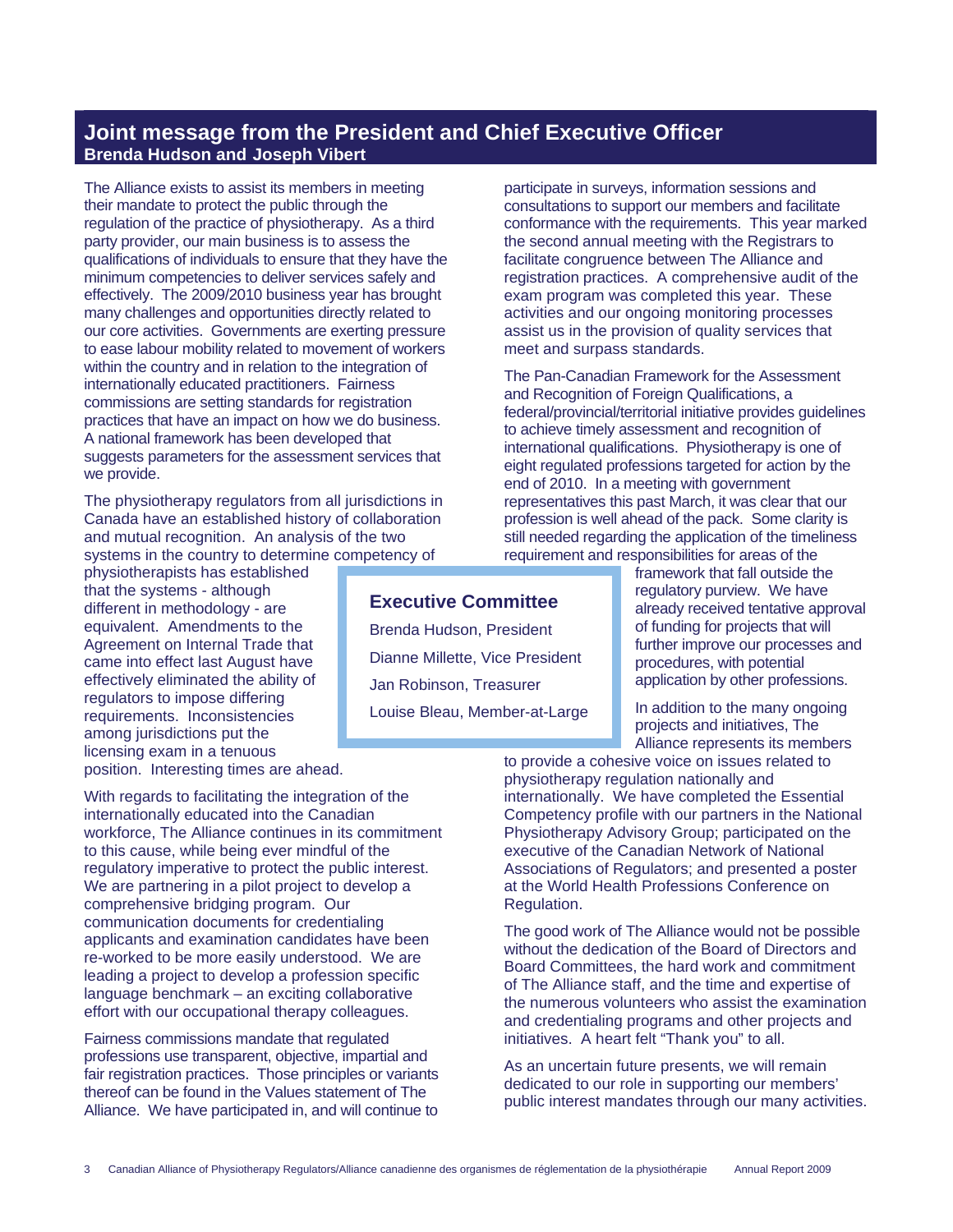# **Evaluation Services Committee Sue Murphy, Chair**

The Evaluation Services Committee (ESC) is appointed by the Board of Directors and provides oversight to the Credentialing and Examinations programs. The ESC sets and monitors performance standards for programs and assures effective delivery of services. In addition, the ESC provides strategic advice and makes recommendations to the Board about these programs.

The ESC had five teleconferences during the past 12 months and dealt with the following agenda items:

- Scoring study for the Clinical Component Eligibility criteria for the Physiotherapy Competency Exam
- **Research priorities**
- Quality monitoring
- **Appointments to exam work groups**
- Credentialing and Exam annual reports
- Language proficiency requirements and policy
- **IDENTIFICATE IN ACCOMMENT ACCOMMENT IDENTIFIES**
- Credentialing and Exam policies
- **EXECOUNTER COUNTRY Specific credentialing cases**
- **Exam security**
- Credentialing administrative and blinded audits
- Special needs accommodations for the Written and Clinical Components

Of particular interest to the ESC at this time are the current priority projects including the Credentialing

**Projects** 

The credentialing and exam departments work closely together and with other stakeholders on projects of interest to The Alliance.

### **Internationally Educated Physiotherapists Bridging Program**

In 2009, we continued our partnership with Ryerson University, the College of Physiotherapists of Ontario, the Ontario Physiotherapy Association and Ontario physiotherapy education programs on the development and piloting of the Internationally Educated Physiotherapists Bridging program (IEPB). This two-year program to assist internationally educated physiotherapists who are living in Ontario to make significant progress towards registration and employment as physiotherapists began in January 2008. Funding

Program Review V (CPR-V), the Clinical Component scoring study, the exam audit, the profession based language assessment in occupational therapy and physiotherapy project and Foreign Credential Recognition Office initiatives.

I would like to thank the Committee members for their time and commitment and The Alliance staff for their ongoing assistance and support.

### **Evaluation Services Committee**

Sue Murphy (Chair) Liliane Asseraf-Pasin

- Mark Hall Dwight Harley
- Brenda McKechnie (Board Representative)
- Marla Nayer
- Janelle Van Heeren
- Doris Yee
- Alison Cooper
- Tabasom Eftekari
- Joseph Vibert

has been approved to extend the program until March 2011.

#### **Internationally Educated Physiotherapist Communication Project**

We completed the Internationally Educated Physiotherapist Communication project that was started in 2008. Plain language experts reviewed the language used in communications with our credentialing applicants and exam candidates. This review identified many ways to make our documents clearer for both internationally educated and Canadian educated candidates. As a result we changed all of the documents to better serve our applicants and improve their experience when applying for credentialing assessments and exams. Plain language English and French documents are now in use throughout both departments, and on the website.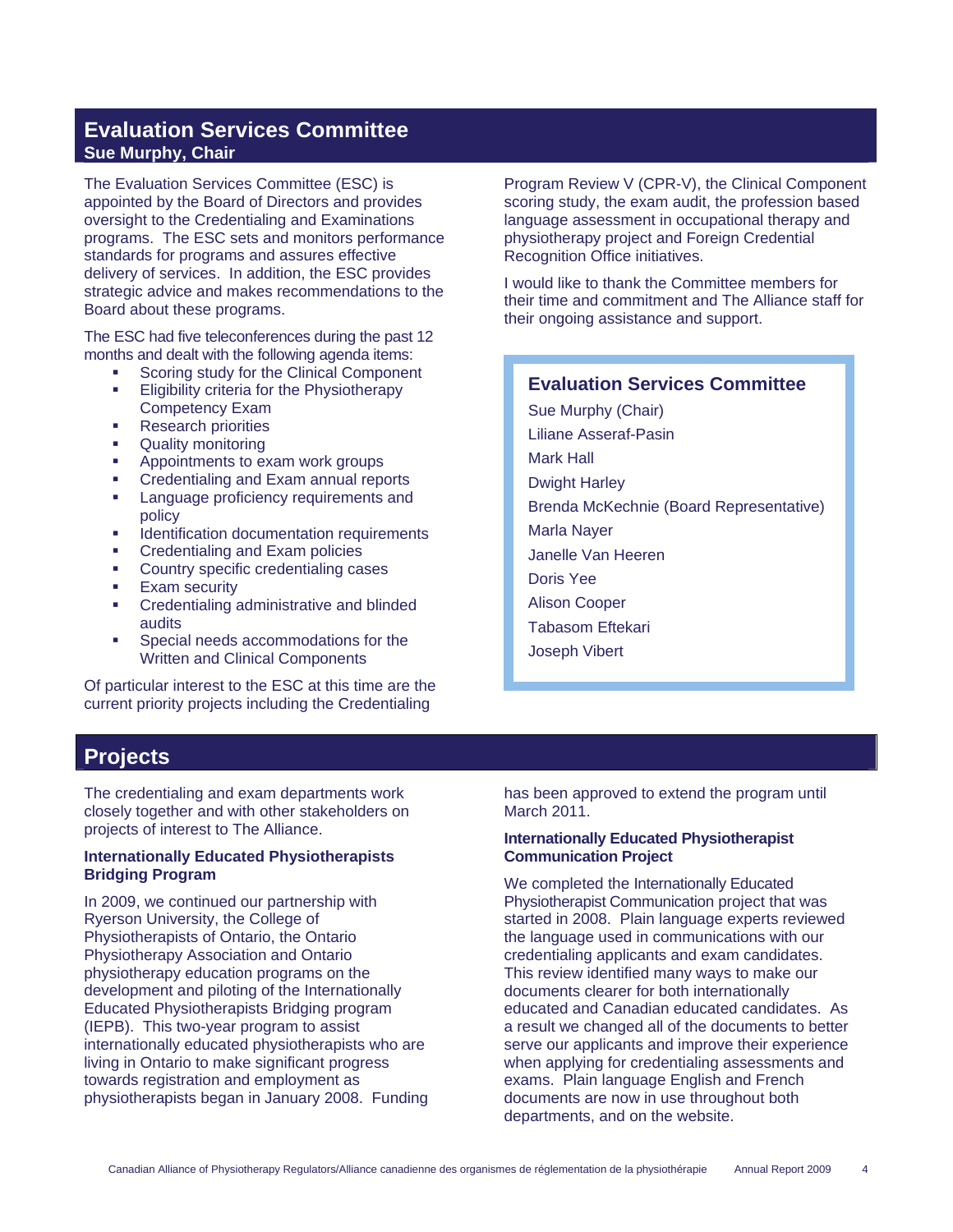## **Examination Program Alison Cooper, Director of Examinations**

2009 was a year of change in the exam department.

The major exam activity in 2009 was implementation of the 2009 exam blueprint. This involved revisions to candidate materials, exam administration materials, and reporting structures. Many thanks are due to the exam development group members for all the preparation work, the exam department staff for careful attention to detail, and the exam consultants for superior guidance. Your combined efforts made a complex change look easy.

Another major change in 2009 was in our Written Component consultant. The Department of Studies in Medical Education at the University of Alberta announced in early October 2009 that they would not be renewing contracts for external consulting services. While we regret the end of our long relationship with DSME, we are happy to report that Dr. Dwight Harley will continue to provide his expertise to The Alliance, under the auspices of his new organization, Psychometric Strategies and Research (PSAR).

In late 2008, we retained Professional Examination Service (PES) to conduct an audit of the exam program. PES collected and reviewed many exam documents, observed the June 2009 administration of the Clinical Component at the Toronto site, and conducted interviews with key exam personnel. We will present the audit report to the Board of Directors in May 2010.

The Evaluation Services Committee received and reviewed the technical report on exam operations in 2009. They had no concerns other than confirming that we continue to identify recurring issues for corrective action.

The volunteer physiotherapists who participate in exam committees and work groups bring many different perspectives to our work. We always enjoy hosting you at meetings in the Toronto office, and we also very much appreciate meeting you face-to-face at exam sites and stakeholder meetings across the country. Thank you to all of you for your interest, your hard work, and your dedication to the exam program.







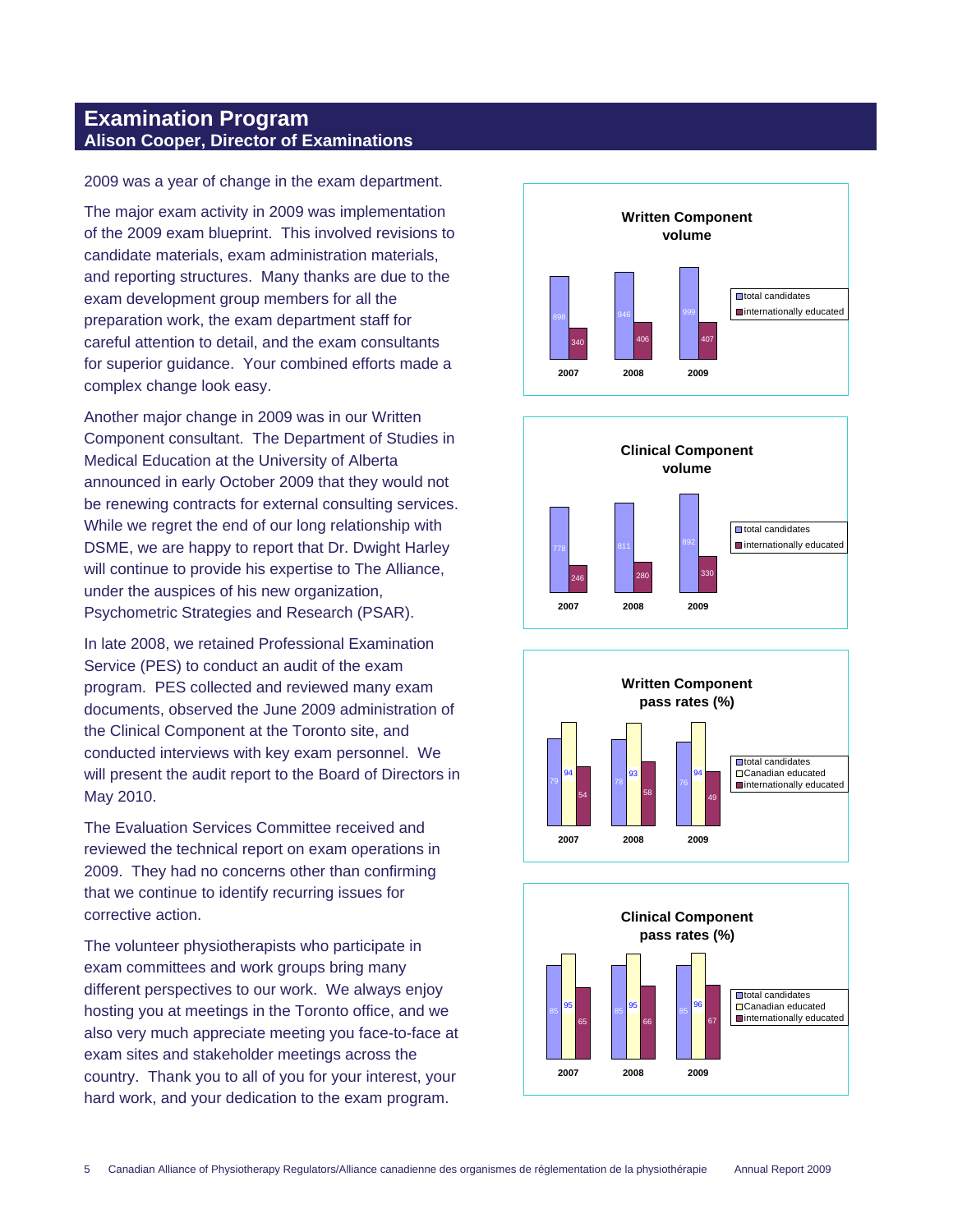# **Credentialing Program Tabasom Eftekari, Director of Credentialing and Corporate Services**







The published service standard is 12-14 weeks for precedent files (applicants from educational programs that we already have information on) and 20-22 weeks for non precedent files.



2009 was a very busy year for the credentialing program.

We continued to maintain effective operations with a commitment to quality improvement and development of strategic area goals.

We completed 418 evaluations with 134 applicants successfully credentialed. Of the 277 unsuccessful applicants, 41 were eligible for PLAR and 233 required additional information from schools or the applicants. Only 10 applications were rejected.

The Evaluation Services Committee received and reviewed the 2009 reports on operations as well as the administrative audit and blinded audit and confirmed the corrective actions taken.

We worked with the Foreign Credentials Recognition Office branch of the Citizenship Immigration Canada on the development of fact sheets that provide predeparture information and aim to raise awareness about the reality of entering a regulated occupation. These fact sheets are not only available on the FCRO website, the printed copies are also distributed during the FCRO in-person orientation sessions overseas and distributed with immigration acknowledgement letters.

With funding from the Ontario Ministry of Citizenship and Immigration, we partnered with the College of Physiotherapists of Ontario and the College of Occupational Therapists of Ontario to develop a Profession-Based Language Assessment in Occupational Therapy and Physiotherapy. The first phase of this project is a benchmarking initiative to characterize language use in occupational therapy and physiotherapy work environments. In the second phase, a profession-specific language tool will be developed and validated based on the findings from the benchmarking exercise.

Our staff and physiotherapist assessors continue to work hard to help our applicants throughout the assessment process. The Alliance depends on their expertise, accumulated knowledge and their great services. We thank them for their commitment and dedication.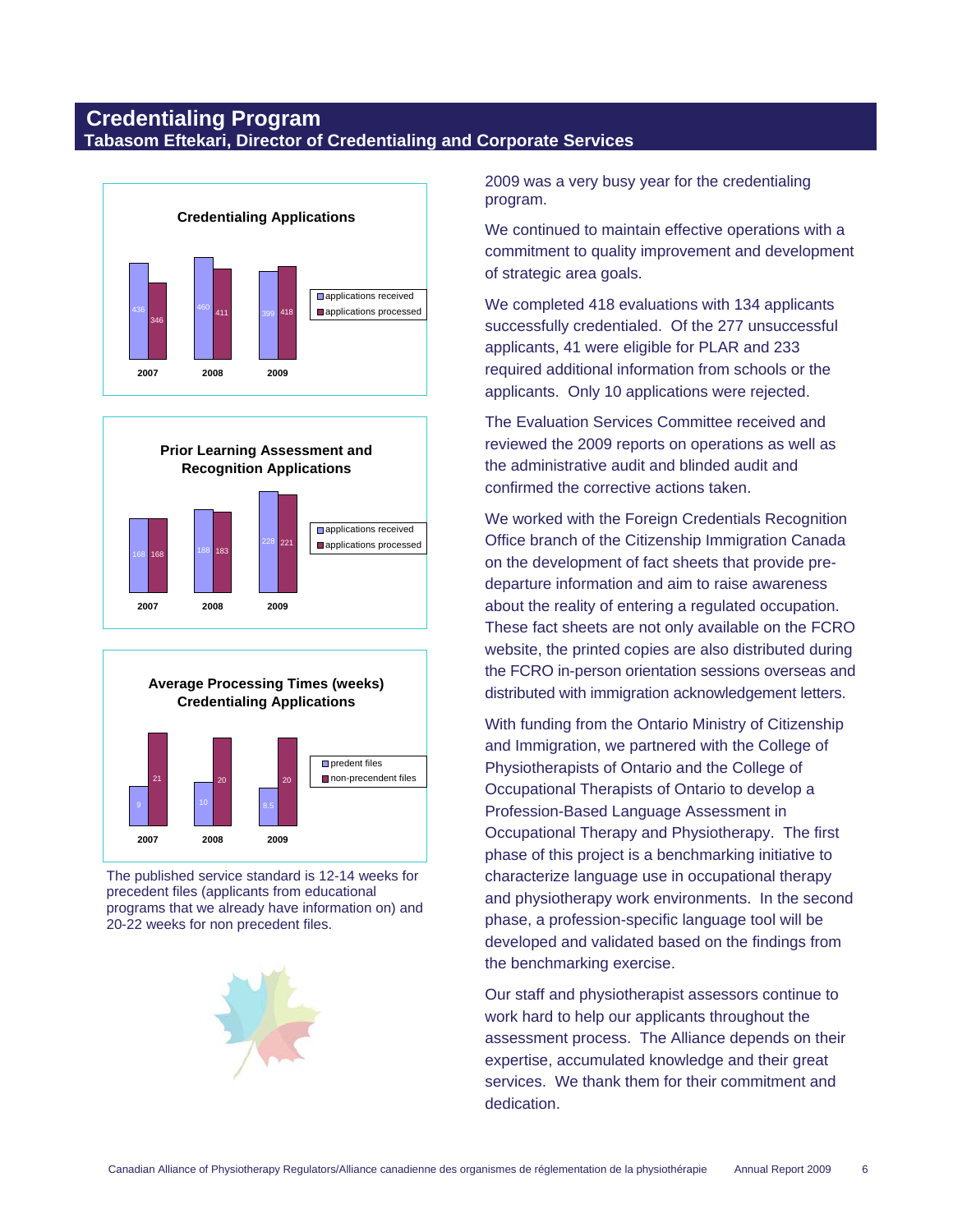# **Governance and Nominations Committee Lori Neill, Chair**

The Governance and Nominations Committee (GNC) met two times by teleconference and two times face-to-face in the past business year with the following outcomes.

### **Strategic Direction**

The GNC is committed to a more active role in strategic direction regarding governance excellence

with the goal of raising Board discussion to a more strategic level on regulatory issues of national and global importance. This direction has resulted in the work described below.

### **Policy Review**

The committee has undertaken a complete review/revision of the current "Policy Manual". Completion of this work is expected by November 2010.

### **Board Evaluation**

A more comprehensive Board evaluation tool and Board member *self-reflection* tool are under development for presentation to the Board in November 2010.

### **Board Orientation and Development Program**

The committee committed to organizing annual Board governance education sessions. The orientation program for the Directors of The Alliance



### **Nominations**

**Governance and Nominations** 

Lori Neill, Chair (began September 2009) Harry Davis, Chair (to September 2009)

Marilyn Atkins (to December 2009) Simon Cooke (began December 2009)

**Committee**

Tim Eichholz Brenda Hudson

Joan Ross Joseph Vibert The committee is committed to increased efforts in the identification of nominees for the positions of committee members, chairs and directors as per its mandate.

### **Summary Comments**

The committee has undertaken a massive and wide-ranging amount of work over the past year in its commitment to a direction of governance excellence.

The decision to provide for face-to-face meetings has allowed work on the complex tasks including a complete policy manual revision.

The Committee takes seriously the ongoing

feedback of the Board regarding a more balanced level of discussion and contribution from Board members/jurisdictions and is directing efforts to provide suggestions and opportunities for improvement in this regard.

The committee recognizes CEO Joseph Vibert for his support in our efforts over the past year.

As Chair I would like to thank the Committee members for their contributions and commitment to this important work.

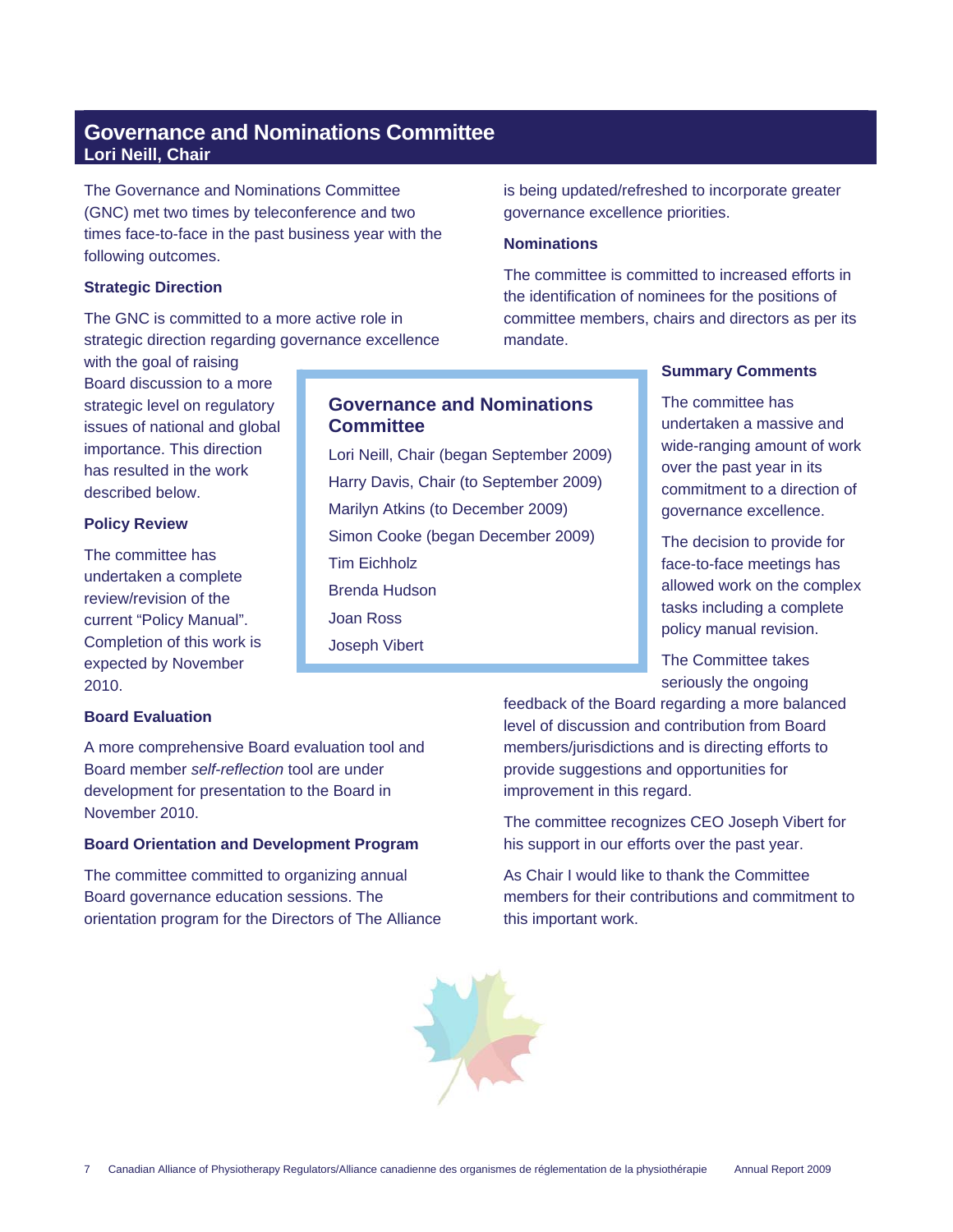# **Registrars' Committee Rebecca Bourdage, Chair**

As a standing committee of the Board of Directors (BOD) of The Alliance, the Registrars' Committee (RC) has a mandate to provide support to Registrars and Executive Directors, to scan the environment and to identify emerging trends which may have impacts on The Alliance.

Members of this committee discuss issues of mutual interest among jurisdictions, explore regulatory topics as may be requested by the BOD, and generally bring forward and analyze information to enhance BOD functions.

Since The Alliance's last Annual Meetings, the Registrars' Committee has held two teleconferences and met twice in person. The following list reflects our deliberations since May, 2009.

### **Agreement on Internal Trade**

The RC has made further developments around the Agreement on Internal Trade (AIT) such as the comparative analysis on achievement and assessment of professional competence for the practice of physiotherapy in Québec and the rest of the country.

#### **Support Personnel**

Support Personnel was recognized

as an important topic to be monitored on an ongoing basis as governments move to "optimize" the role of health care workers.

### **Pan-Canadian Framework for the Assessment and Recognition of Foreign Qualifications**

The Committee has met with government representatives on the Pan-Canadian Framework for the Assessment and Recognition of Foreign Qualifications so as to share our practices and facilitate compliance with government guidelines.

### **National Guidelines for the Use of Title and Credentials by Physiotherapists in Canada**

It was recommended that the *National Guidelines for the Use of Title and Credentials by Physiotherapists in Canada* document should serve as a background reference for the Official Marks document.

#### **National Regulatory Awareness Strategy**

A potential National "Regulatory" Awareness Strategy was discussed and remains a matter of interest as a potential future development.

#### **Mutual Recognition Agreement**

Revisions to the Mutual Recognition Agreement (MRA) are under discussion which would both comply with Federal-Provincial-Territorial requirements for labour mobility and retain the principles of the agreement as a foundation document.

#### **Official Marks**

It was agreed that jurisdictions would track efforts in regard to Official Marks and report annually to The Alliance - the results of which will form part of The Alliance's annual reports.

### **Miscellaneous**

Other topics referenced in discussions included: our data collection efforts with CIHI and others; electronic record guidelines; patient safety position statement; credentialing and exam issues; and a variety of registration and licensing matters.

The RC also met for the second annual and informative meeting with The Alliance staff to mutually learn about and offer input toward further enhancements of our credentialing and exam services and alignment with registration practices.

### **Registrars' Committee**

Rebecca Bourdage, Chair Louise Bleau Josephine Crossan Tim Eichholz Brenda Hudson Ruth Koenig Joyce Ling Dianne Millette Brenda McKechnie Jan Robinson Joan Ross Joseph Vibert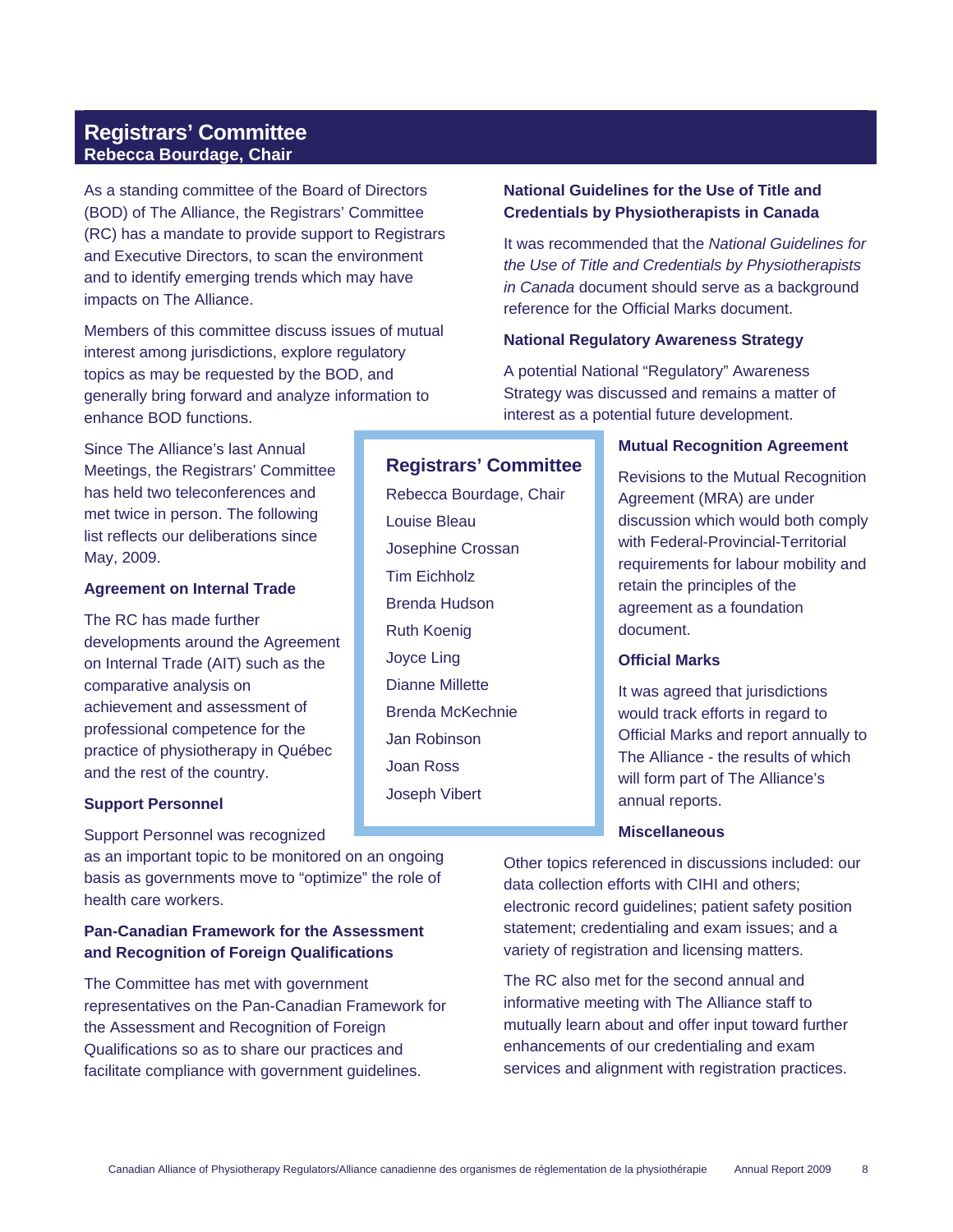# **Working with our Partners**

The Alliance values its many partnerships with stakeholders and the ability to share information and collaborate on projects and initiatives of mutual interest. We have had several such opportunities over the past year.

#### **National Physiotherapy Advisory Group**

The National Physiotherapy Advisory Group (NPAG) is a coalition of the Accreditation Council for Canadian Physiotherapy Academic Programs, the Canadian Physiotherapy Association, the Canadian Council of Physiotherapy University Programs and The Alliance. While not a formal organization, from time to time NPAG coordinates collaborative initiatives of mutual interest that are consistent with the vision, mission and values of the member organizations.

The major activity of the NPAG over the past year was the completion of the *Essential Competency Profile for Physiotherapists in Canada, October 2009*. Plans are underway for a meeting of leaders in the profession to reaffirm *Physiotherapy Vision 2020* in the fall of 2010.

#### **Accreditation Council for Canadian Physiotherapy Academic Programs**

In partnership with our ACCPAP colleagues, we had the opportunity to make a joint poster presentation at the World Health Professions Conference on Regulation on the linkages between accreditation and regulation.

### **Canadian Council of Physiotherapy University Programs**

The Academic Council is developing clinical education guidelines that will become a companion document to the Entry-to-Practice Physiotherapy Curriculum Content Guidelines for Canadian Academic Programs that were

distributed last year. The Alliance has been represented on the committee charged with this project.

#### **Canadian Physiotherapy Association**

The Alliance partnered with the Canadian Physiotherapy Association in a task force over the past year to examine the issue of official marks usage (title and practice term). A document *Official Marks - What physiotherapists need to know* was developed and made available for members. Work in this regard will continue with the development of messaging from the regulators to their members.

### **Canadian Network of National Associations of Regulators**

The mandate of the Canadian Network of National Associations of Regulators (CNNAR) is to support the self-regulation of professionals and occupations. Members meet quarterly to share information and develop and share resources on common issues. The Alliance has assumed an active role in the executive and conference planning functions of this organization.

### **Other activities**

Among several other representation activities, The Alliance participates on:

- the Board of the Foreign Credentialing Commission on Physical Therapy;
- the advisory group for the Internationally Educated Occupational Therapists: Phase Two Tool Development project on credential assessment; and
- the advisory group for the project: Assessing the Workforce Integration of Internationally Educated Health Professionals.

# **Accountability**

The Alliance maintains ongoing quality monitoring and improvement processes and related research to ensure that services delivered meet industry standards, and conform to or exceed the requirements of our members and respective oversight agencies.

We have recently completed a comprehensive audit of the exam program and have begun the process for a review of the credentialing program. These reviews are done on a periodic basis by objective third parties and result in recommendations for service improvement.

Our members are provided with reports on a regular basis with information about the delivery of services, quality assurance activities and performance improvement. The Alliance is currently working with our members to optimize the reporting system.

With requirements for fair and timely registration practices and labour mobility, The Alliance and member efforts are being focussed on the development of templates for data collection that will result in reports that demonstrate performance in these areas. Readers will notice some new statistics in this annual report pertaining to the exam and credentialing services. Subsequent reports will be more externally focused, with additional information related to accountability.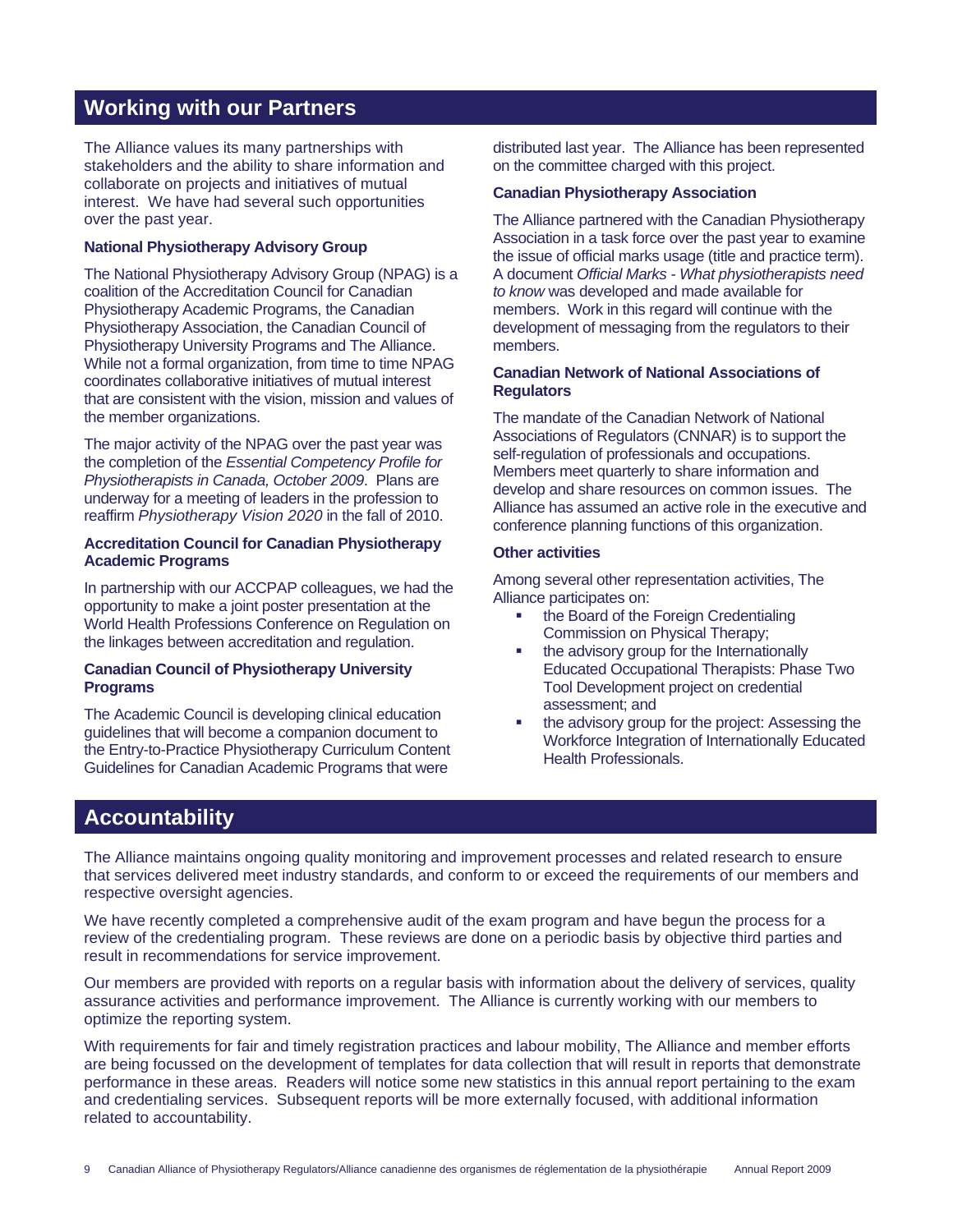# **Recognizing our Leaders**

The Alliance relies upon the dedication and expertise of its many volunteers to fulfill the mission, vision and objectives of our organization and deliver member services. We greatly appreciate the efforts of our volunteers.

### **Workgroups**

#### **Clinical Test Development Group**  Peter Dilworth (Chair) Bev Lundgren Brenda Corie

Brenda Dean Cheri Gunn Diana Hopkins-Rosseel Judy King Barbara Pollock Liz Rogers Deanna Stewart

### **Exam Audit Advisory Group**

Robert Lee Dianne Millette Jan Robinson Alison Cooper Joseph Vibert

### **Written Test Development Group**

Nancy Cho (Chair) Rachel de Souza Karla Galloway Sharon Ho Neil MacHutchon Catherine Le Cornu Levett Gillian Manson Manuela Materassi JoAnn McKenzie

### **Research Ethics Review Group**  Katherine Harman Murray Maitland

Nancy Ryan-Arbez

### **Exam Steering Group**  Nancy Cho Peter Dilworth Alison Cooper

#### **Board of Examiners**

Arlene Brandt Victor Brittain Jean-Pierre Dumas E. Marie Earl Neil MacHutchon Darryn Mandel Ricky Paggao Joyce Sharum Diana Sinnige Margaret Warcup

### **Appeals Resource Group**

Elyse Bouchard Louise Courtois Judy King Joyce Vogelgesang Sandy Wiseman

### **Awards and Recognition Program**

The awards and recognition program allows us to recognize those individuals each year who have made a significant contribution to the organization.

The **Beth Maloney Memorial Award,** established in 2000 is presented by the President of The Alliance in memory of Beth Maloney.

Beth was the first Registrar of the College of Physical Therapists of British Columbia and a past president of the Physiotherapy Association of British Columbia. She was actively involved in the formation of The Alliance and contributed significantly to the development of the regulatory community in Canada. Her ethical problem solving was highly valued as was her effective decisionmaking, calm demeanour, wisdom and guidance to colleagues.

In the spirit of Beth's work, this award recognizes the contribution of a member of the physiotherapy regulatory community who exemplifies professionalism and has demonstrated a commitment to public interest values and ethical conduct.

### **Beth Maloney Memorial Award Recipients**

- 2009 Dianne Millette, AB
- 2008 Laura May, AB
- 2007 Margaret Warcup, BC
- 2006 Susan Glover Takahashi, ON
- 2005 Louise Bleau, QC
- 2004 Sue Turner, AB
- 2003 Steve Lawless, ON
- 2002 Brenda McKechnie, MB
- 2001 Marilyn Atkins, BC
- 2000 Cathryn Beggs, ON

### **Recognition Awards** are

presented each year to individuals who have completed their volunteer commitment to The Alliance.

### **2009 Recognition Award Recipients**

Marilyn Atkins (Board of Directors, BC) Louise Bleau (Board of Directors, Executive Committee, QC) Harry Davis (Board of Directors, Governance and Nominations Committee, AB) Sharon Ho (Written Test Development Group, ON)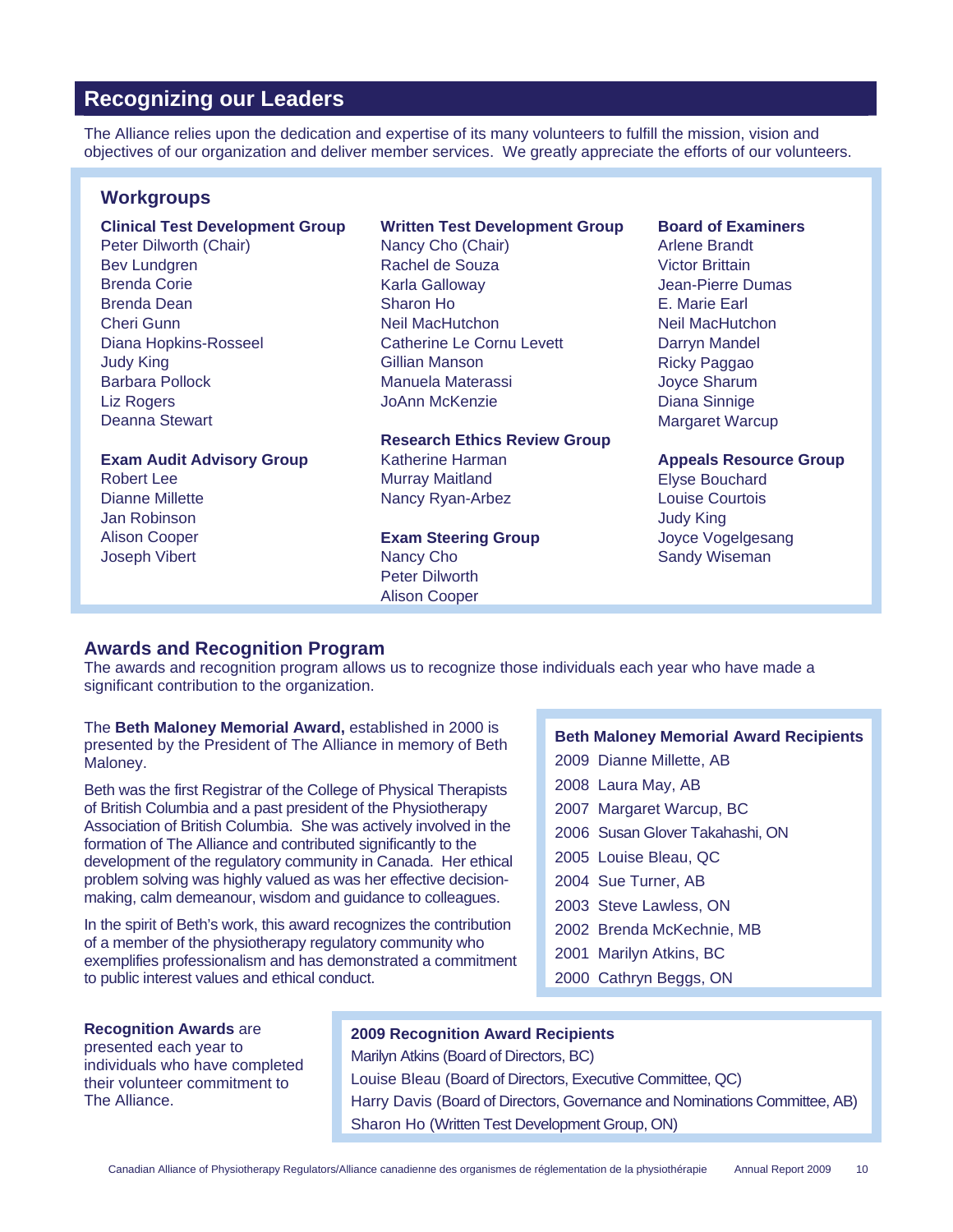#### **AUDITORS' REPORT**

THE AUDITED FINANCIAL STATEMENTS ARE TO BE ACCEPTED AT THE ANNUAL GENERAL MEETING ON MAY 14, 2010.

The accompanying summarized statement of financial position and statement of operations are derived from the complete financial statements of the The Canadian Alliance of Physiotherapy Regulators as at December 31, 2009 and for the year then ended on which we expressed an opinion without reservation in our report dated March 3, 2010. The fair summarization of the complete financial statements is the responsibility of management. Our responsibility, in accordance with the applicable Assurance Guideline of The Canadian Institute of Chartered Accountants, is to report on the summarized financial statements.

In our opinion, the accompanying summarized financial statements fairly summarize, in all material respects, the related complete financial statements in accordance with the criteria described in the Guideline referred to above.

The summarized financial statements do not contain all disclosures required by Canadian generally accepted accounting principles. Readers are cautioned that these statements may be not appropriate for their purposes. For more information on the organization's financial position and results of operations, reference should be made to the related complete financial statements.

Cowperthwaite Mehta

Chartered Accountants Licensed Public Accountants

March 3, 2010 Toronto, Ontario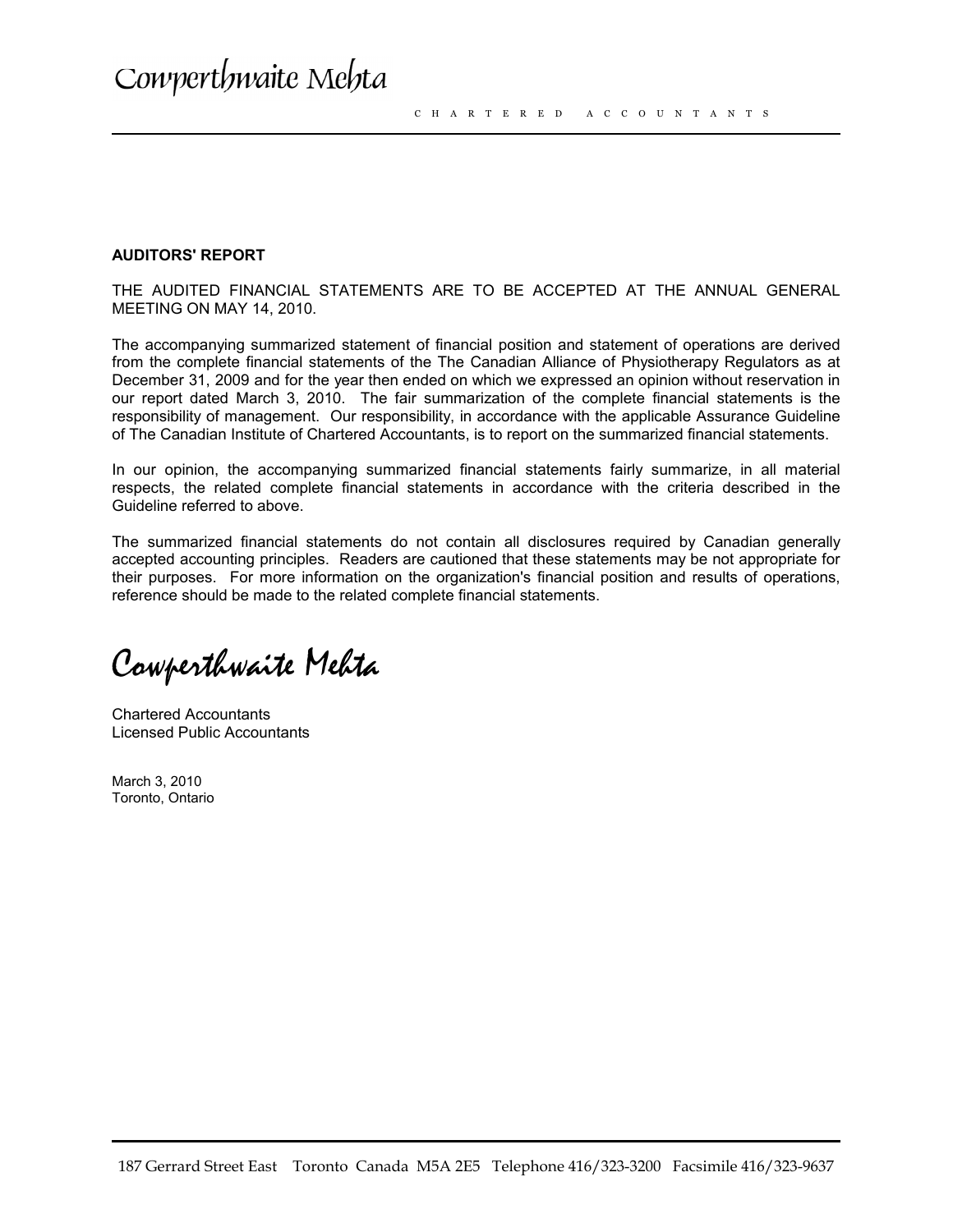# **THE CANADIAN ALLIANCE OF PHYSIOTHERAPY REGULATORS**

# **SUMMARIZED STATEMENT OF FINANCIAL POSITION**

### **AS AT DECEMBER 31, 2009**

|                                                                                                                                                                                | 2009                                                   | 2008                                                  |
|--------------------------------------------------------------------------------------------------------------------------------------------------------------------------------|--------------------------------------------------------|-------------------------------------------------------|
|                                                                                                                                                                                |                                                        |                                                       |
| <b>ASSETS</b>                                                                                                                                                                  |                                                        |                                                       |
| <b>Current assets</b><br>Cash<br>Marketable securities<br>Accounts receivable<br>Prepaid expenses                                                                              | \$<br>65,134<br>2,770,730<br>2,896<br>29,095           | \$<br>173,314<br>1,970,623<br>32,977<br>25,636        |
|                                                                                                                                                                                | 2,867,855                                              | 2,202,550                                             |
| Capital assets                                                                                                                                                                 | 99,446                                                 | 130,358                                               |
|                                                                                                                                                                                | \$2,967,301                                            | \$2,332,908                                           |
| <b>LIABILITIES AND NET ASSETS</b>                                                                                                                                              |                                                        |                                                       |
| <b>Current liabilities</b><br>Accounts payable<br>Deferred revenue                                                                                                             | \$<br>194,999<br>913,275<br>1,108,274                  | \$<br>97,951<br>625,585<br>723,536                    |
| Net assets<br>Invested in capital assets<br>Net assets internally restricted for contingencies<br>Net assets internally restricted for evaluation and research<br>Unrestricted | 99,446<br>1,177,403<br>130,000<br>452,178<br>1,859,027 | 130,358<br>977,403<br>100,000<br>401,611<br>1,609,372 |
|                                                                                                                                                                                | \$2,967,301                                            | \$2,332,908                                           |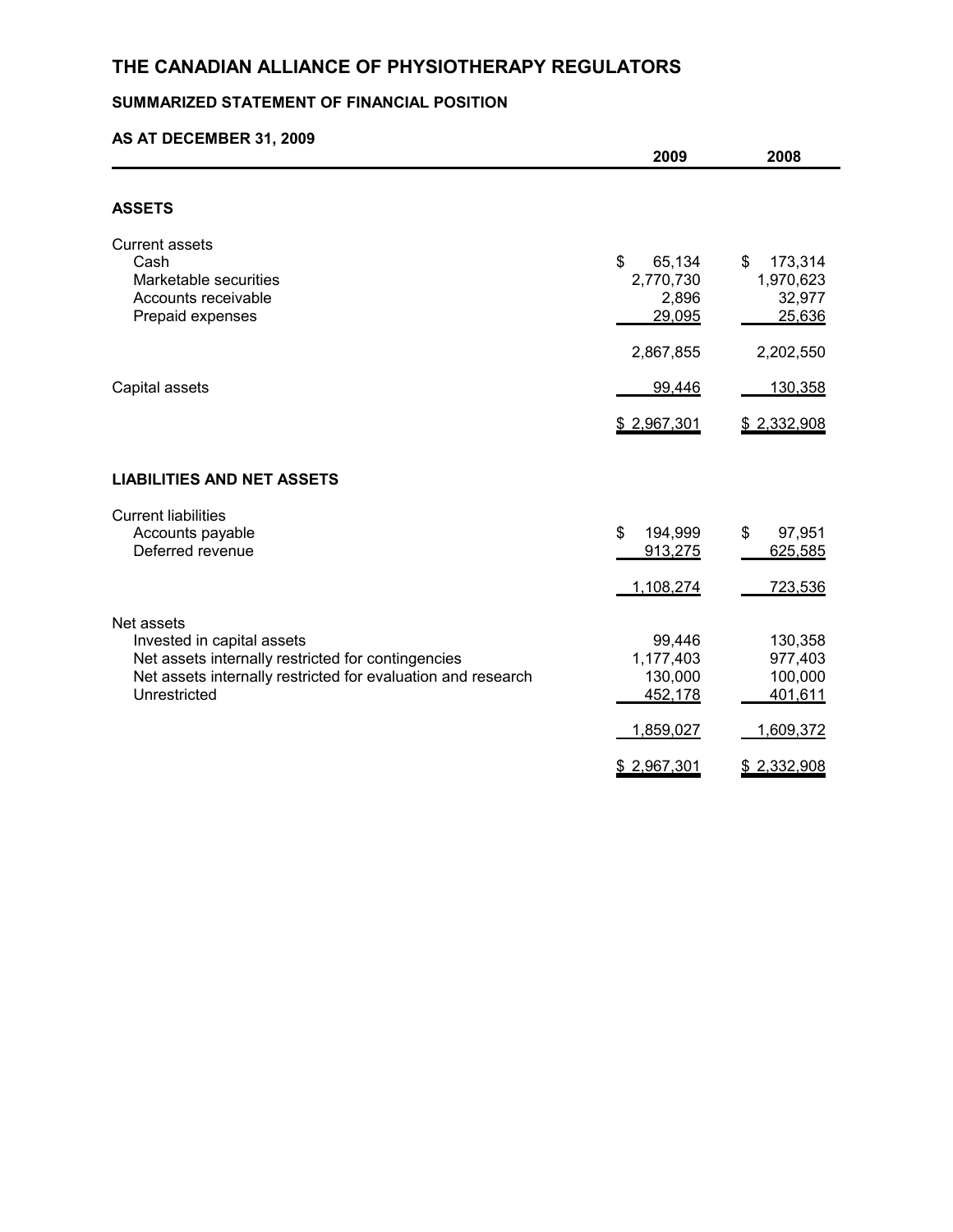# **THE CANADIAN ALLIANCE OF PHYSIOTHERAPY REGULATORS**

## **SUMMARIZED STATEMENT OF OPERATIONS**

### **FOR THE YEAR ENDED DECEMBER 31, 2009**

|                                                         | 2009          | 2008          |
|---------------------------------------------------------|---------------|---------------|
|                                                         |               |               |
| <b>REVENUE</b>                                          |               |               |
| <b>Examination fees</b>                                 | \$1,913,914   | \$1,587,258   |
| Credentialing fees                                      | 309,870       | 317,175       |
| Registrant levies and member fees                       | 267,622       | 258,826       |
| Prior Learning Assessment and Recognition ("PLAR") fees | 172,865       | 172,810       |
| Investment income                                       | 128,742       | 57,978        |
| Government grants                                       | 178,408       | 57,706        |
| Other                                                   | 36,512        | 38,339        |
|                                                         | 3,007,933     | 2,490,092     |
| <b>EXPENSES</b>                                         |               |               |
| Salaries and benefits                                   | 861,235       | 752,257       |
| Clinical examination                                    | 821,077       | 698,395       |
| Government grant programs                               | 178,408       | 57,706        |
| Administration, office and general                      | 156,167       | 148,845       |
| Occupancy                                               | 119,252       | 105,107       |
| Written examination                                     | 109,508       | 104,858       |
| Special projects                                        | 101,324       | 30,347        |
| Travel and meetings                                     | 95,327        | 87,062        |
| <b>Credentialing expenses</b>                           | 72,872        | 91,391        |
| Bank charges                                            | 64,320        | 47,621        |
| Professional fees                                       | 42,330        | 27,953        |
| Exam quality and research                               | 27,731        | 42,987        |
| Credentialing program quality and research              | 19,949        | 6,781         |
| Communication and translation                           | 14,718        | 7,284         |
| <b>PLAR</b> expenses                                    | 7,965         | 8,117         |
| Amortization                                            | 66,095        | 60,941        |
|                                                         | 2,758,278     | 2,277,652     |
| EXCESS OF REVENUE OVER EXPENSES FOR THE YEAR            | \$<br>249,655 | 212,440<br>\$ |